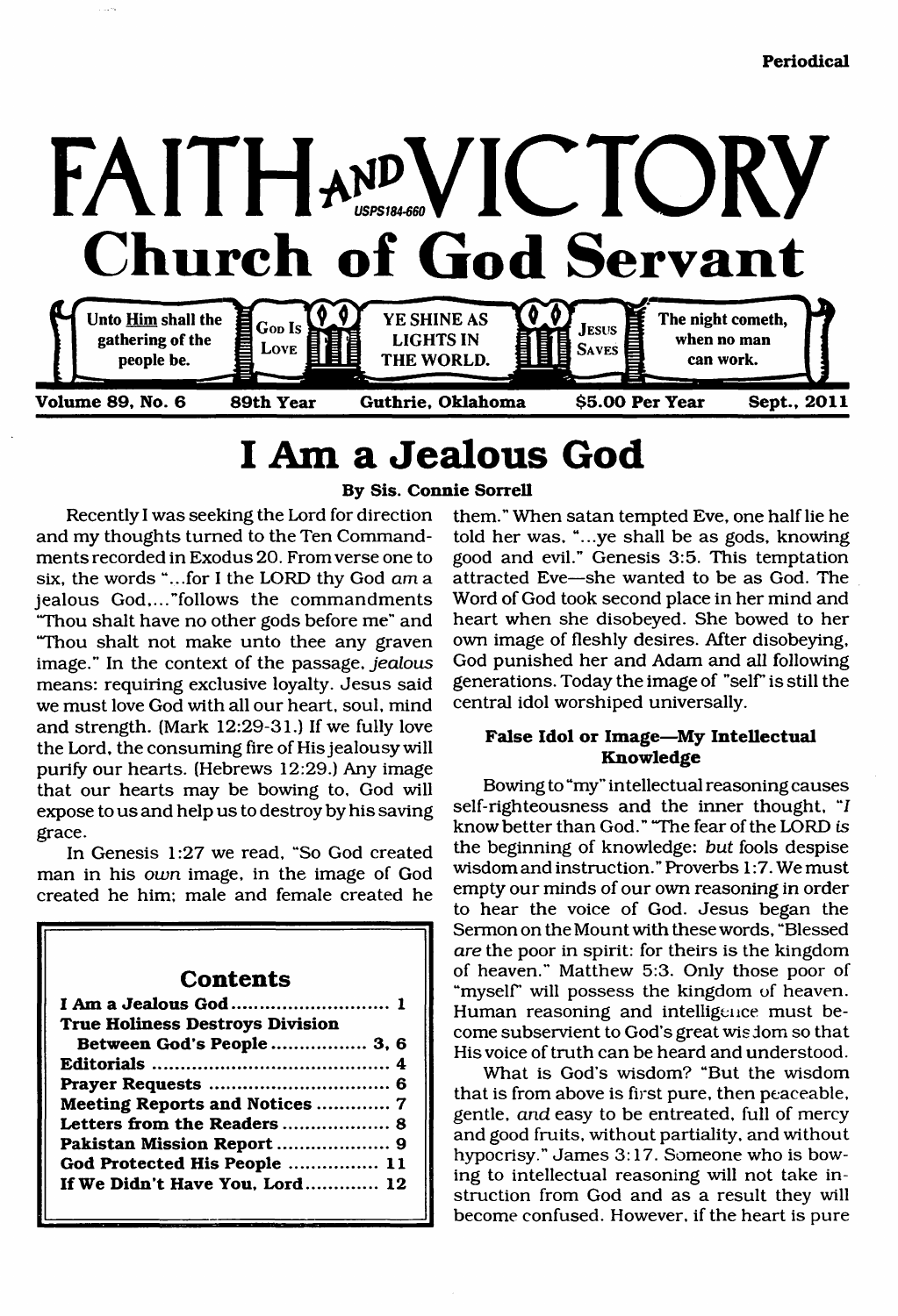and fully loves God, the jealous love of God will destroy the image of intellectual self-worship and clarify the mind. Even in our fast paced world of technology, God's foolishness is wiser than the minds of men. (I Corinthians 1:25-27.) This is why there is so much confusion in our world today—because "God hath chosen the foolish things of the world to confound the wise." He is a jealous God and will not share His wisdom with anyone bowing to their own image of intelligence.

### **False Idol or Image—My Body**

When God formed man from the dust of the earth, he gave man a body to be the dwelling for man's spirit and soul to abide within. (Genesis 2:7.) God wanted the spirit of man to be in unison with his Holy Spirit and the body to be His temple. (I Corinthians 3:16-17.) However, man sets the image of "myself' first when the body is worshiped. Paul exposed this idol worship when he said, "Wherefore God also gave them up to uncleanness through the lusts of their own hearts, to dishonour their own bodies between themselves: Who changed the truth of God into a lie, and worshipped and served the creature more than the Creator, who is blessed for ever. Amen." Romans 1:25. The image of lust in the heart displeases God. Also, undressing and decorating the human body is a form of body worship. Marking and piercing the body are ancient signs of worship God denounced. (Leviticus 19:28.) If a person loves God with an honest heart, God's consuming fire will purify the heart and teach that soul how to dress the body.

When God gave Moses the details on how to build the tabernacle. He was very particular about the tent, the items within, and what the priests wore in service to God. (Exodus 35-40.) When the tabernacle was completed according to God's instructions, His glory went into that tabernacle and stayed with them.

When Solomon was given charge to build the temple, he obeyed the Lord. (II Chronicles 2- 6.) Because He was faithful to listen and obey, God was pleased with the temple. After Solomon dedicated it to the Lord "...the fire came down from heaven, and consumed the burnt offering and the sacrifices; and the glory of the LORD filled the house." II Chronicles 7:1. These were types and shadows of something better to come.

Today, because the body of Jesus was broken for us on the cross, we can give our bodies to be a living sacrifice unto the Lord. (Romans 12:1.) How careful then that we dress and care for this temple of God so that His glory will be pleased to dwell therein! We must realize that this temple is not to be worshipped, but to be respected as the temple of God. When a heart truly loves the Lord supremely, the jealous fire of love will consume the worship of the body from the heart. It will teach a soul how to dress and how to care for God's holy temple.

## **False Idol or Image—My Reputation**

A spirit of honoring my reputation also is part of my image that hinders worship to God supremely. The pride of life slips in and the flesh desires honor from others for talents, knowledge, worldly gain, beauty, family lineage and any other recognition that lifts up one above another in the eyes of people. When Jesus came down to the water to hear John the Baptist, John said, "He it is, who coming after me is preferred before me, whose shoe's latchet I am not worthy to unloose." John 1:27. Though John was drawing crowds of people, both rich and poor, he did not honor himself. He gave worship to God and His Son. This pleased God.

Jesus also died to His reputation. Throughout his three year ministry He pointed the people to the Father Who had sent Him. (John 8:49-50.) Finally, in the Garden of Gethsemane, Jesus loved not His body, life nor reputation but yielded all to the Father's will. "But made himself of no reputation, and took upon him the form of a servant, and was made in the likeness of men: And being found in fashion as a man, he humbled himself, and became obedient unto death, even the death of the cross." Philippians 2:7-8 and read verse 9. Because Jesus pleased God, He is now highly exalted and sitting at the right hand of God. (I Peter 3:21 -22.) Perfect love for God will consume the human desire to be well-known and honored by all men. The Lord will not share His glory with any one for He is a jealous God.

These three idols—Honoring personal intellect, decorating the body and promoting lusts, and seeking a reputation of greatness are images of the flesh that cause a person to disobey the first two commandments. If a person fails to obey these two commandments, he will fail to keep the other six commandments and lose favor with God. The Holy Spirit of God teaches us to worship God in spirit and in truth. It is the humble, easy to teach spirit that God looks upon with favor for of such are the kingdom of God.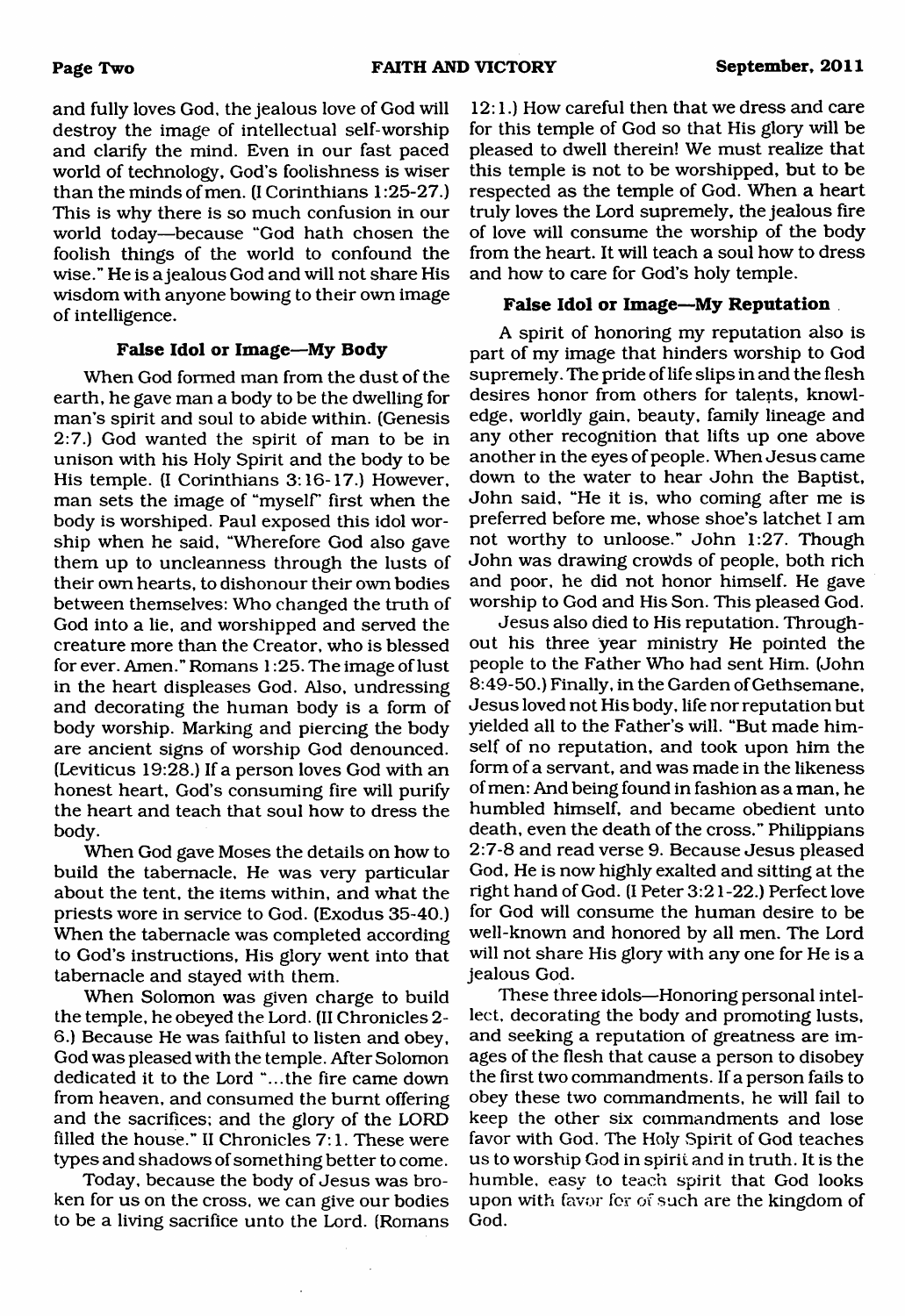# **True Holiness Destroys Division Between God's People**

As I glanced through the book. *Birth of a Reformation,* which contains the diary of Bro. D. S. Warner, compiled by A. L. Byers, I noticed many good things. Here is a quotation, " Holiness is unifying. It makes Christians one, in accordance with our Savior's prayer: 'That they all may be one: as thou, Father, *art* in me, and I in thee, that they also may be one in us: that the world may believe that thou hast sent me.' John 17:21. True holiness is destructive of divisional elements." (page 131.) Then I turned over a few more leaves and read this account of a subject Bro. Warner used in a message which was just briefly mentioned: "I was very weak... I committed all to God and expected His aid. Text: They shall not hurt, nor destroy in all my holy mountain, saith the Lord.' (Isaiah 65.) The Lord helped me to show the dear people some of the Scripture and reasons for the second work of grace, and that as soon as we merged up into the holy mountain, love, union, and peace prevailed without alloy. May God bless the truth.... Oh, that God would lead dear people on to perfection." (page 138.)

Division is contrary to God s Word. Is Christ's body divided? The Apostle Paul says, "No!" "There *is* one body, and one Spirit, even as ye are called in one hope of your calling; one Lord, one faith, one baptism, one God and Father of all, who *is* above all, and through all, and in you all." (Ephesians 4:4-6.) When we are filled with the Holy Spirit, having true holiness and are living in God's "holy mountain," peace, unity and love prevail.

But how can we have unity, some might ask, when some do not have as much knowledge on the Scriptures or understanding as to what the Lord requires of them to do as others? This is where love, bearing and forbearing, come in with all humility in the hearts of those with more light and knowledge than others. This love of God and the Holy Spirit are the oil that causes these two persons to work together. The one is humble and teachable with submission, and the other with more knowledge has grace and humility to wait for the Lord to teach the teachable. They will do as Paul instructed, "speaking the truth in love" that all might "grow up into him in all things, which is the head, even Christ: from whom the whole body fitly joined together and compacted by that which every joint supplieth, according to the effectual working in the measure of every part, maketh increase of the body unto the edifying of itself in love." Ephesians 4:15-16. God has planned it so that we are to receive instruction from others, as well as from the Holy Spirit. II Timothy 2:2.

Today I value the instructions of those who

have taught me during the past fifty years. They were those whom I saw God work through and are precious in God's sight. Oh, yes, I have seen some of them make mistakes, but they had a tenderness and willingness to correct those mistakes. I did not let that hinder my fellowship. Paul instructed us to "walk worthy of the vocation wherewith ye are called, with all lowliness and meekness, with longsuffering, forbearing one another in love; endeavoring to keep the unity of the Spirit in the bond of peace. (Ephesians 4:1-2.) Put forth an effort to keep unity. True holiness working in our hearts has all the elements that make for peace and unity. We need to seek for a fresh supply of lowliness, meekness, longsuffering and forbearance.

Now Paul also warns us that "grievous wolves shall enter in among you, not sparing the flock. Also of your own selves shall men arise, speaking perverse things, to draw away disciples after them. Therefore watch..." (Acts 20:29,31.) True holiness gives a person a tender spirit which is a lamb-like spirit. It is very sensitive to wolves that want to crush and destroy. Their spirits just don't blend. They are different. When those "men arise, speaking perverse things to draw away disciples after them," the lambs huddle together. Their Shepherd, Jesus Christ, will give them boldness to speak with love, yet with firmness that they just can't go with anything contrary to God's Word and Spirit, which agree. Christs body is not divided. It is held together with love, peace and the Holy Spirit. Those who are in the Body will stand for truth and right in the spirit of meekness and love, having the same desire which God expressed in His Word, "not willing that any perish, but that all should come to repentance."

The secret of unity is true holiness, which is destructive to division. God's children will bear the fruit of the Spirit "in all goodness and righteousness and truth." (Ephesians 5:9; Galatians 5:22-23.) "By their fruits ye shall know them," Jesus tells us. (Matthew 7:16.) Jesus died that He might have a clean, pure church, which is His people. They are separate from all uncleanness.

God's people cannot have unity with sectarian systems because they teach doctrines contrary to God's Word. The call to His people is: "Come out from among them, and be ye separate,...and ye shall be my sons and daughters." (II Corinthians 6:17-18.) God has a clean church. "Christ also loved the church, and gave himself for it; that he might sanctify and cleanse it with the washing of water by the word, that he

(Continued on page six.)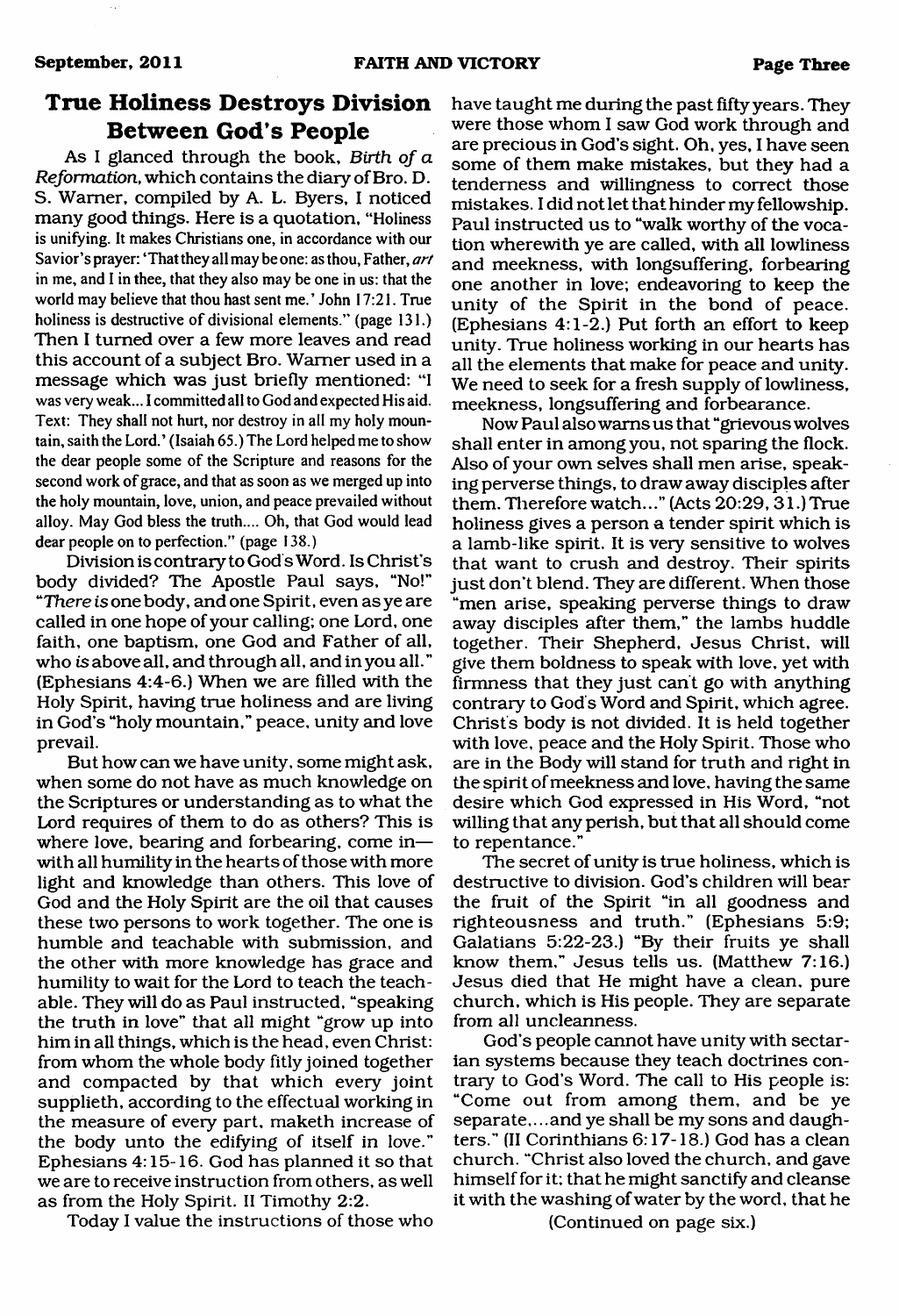# **FAITH AND VICTORY 12 PAGE HOLINESS MONTHLY . . . . . .**

This non-sectarian paper is edited and published in the interest of the universal CHURCH OF GOD each month (except August of each year, and we omit an issue that month to attend camp meetings), by Willie Murphey, and other consecrated workers at the FAITH PUBLISHING HOUSE. 4318 S. Division, Guthrie, OK 73044.

Notice to subscribers: When you move or change your address, please write us at once, giving your old and new address, and include your zip code number.

Dated copy for publication must be received by the 18th of the month prior to the month of issue.

# **SUBSCRIPTION RATES**

Single copy, one year......................................................\$5.00 Package of 5 papers to one address, one year ......... \$20.00 Larger quantities are figured at the same rate.

This publication teaches salvation from all sin. sanctification for believers, unity and oneness for which Jesus prayed as recorded in John 17:21, and manifested by the apostles and believers after Pentecost. By God's grace we teach, preach, and practice the gospel of the Lord Jesus Christ-the same gospel that Peter, John, and Paul preached, taught, and practiced, including divine healing for the body. James 5:14-15.

Its motto: Have faith in God. Its object: The glory of God and the salvation of men; the restoration and promulgation of the whole truth to the people in this "evening time" as it was in the morning Church of the first century; the unification of all true believers in one body by the love of God. Its standard: Separation from sin and entire devotion to the service and will of God. Its characteristics: No discipline but the Bible, no bond of union but the love of God, and no test of fellowship but the indwelling Spirit of Christ.

Through the Free Literature Fund thousands of gospel tracts are published and sent out free of charge as the Lord supplies. Cooperation of our readers is solicited, and will be appreciated in any way as the Bible and the Holy Spirit teach you to do or stir your heart. "Freely ye have received, freely give." Read Ex. 25:2:1 Chron. 29:9: II Cor. 9:7; and Luke 6:38.

Freewill offerings sent in to the work will be thankfully received as from the Lord. Checks and money orders should be made payable to Faith Publishing House. All donations are tax deductible.

A separate Missionary Fund is maintained in order to relay missionary funds from our readers to the support of home and foreign missionaries and evangelists.

In order to comply with Oklahoma laws as a non-profit religious work, the Faith Publishing House is incorporated thereunder.

The *Faith and Viclonj* is published monthly, except August, for \$5.00 per year by:

**FAITH PUBLISHING HOUSE P. O. Box 518, 4318 S. Division, Guthrie, OK 73044 Office phone numbers: 405-282-1479, 800-767-1479; fax number: 405-282-6318. Internet address: <http://www.faithpublishing.com>**

**Postmaster: Send address changes to: Faith and** *Victory,* **P. O. Box 518, Guthrie, OK 73044.**

"...God will surely visit you,..." Genesis 50:24.

There are many instances recorded in the Scriptures of God visiting mankind. When He visited Adam and Eve in the Gar-

den of Eden, He found them in a miserable condition, defiled with the sin of their transgression and hiding *'* from His presence. What a sad pre dicament they were in. It was at this

time that He gave them a promise of One Who would bruise satan's head. Through the course of time it became more clearly understood that the Messiah would come and bring salvation to the people.

God visited Abraham and promised to make a great nation of his seed. However, Abraham and Sarah were unable to have children until God visited them again and opened her womb, giving her the child of promise. It was through the lineage of this child, Isaac, that Jesus was born. God visited Jacob when he was fleeing from the wrath of his brother and reaffirmed the promise made to his grandfather, Abraham. The Lord made provision for Jacob and he worshipped the one true God of his father.

At the same time that God visited Abraham and announced that Sarah would have a son. He was on His way to visit the wicked cities of Sodom and Gomorrah. While Abraham was faithful to the Lord and was given promise of a wonderful blessing, these exceedingly wicked cities were completely destroyed for their evil behavior.

The prophetic words noted above were spoken by Joseph to his brothers shortly before his death. You may remember how Joseph, being sold into slavery by his brothers, was taken into Egypt. Eventually, after enduring much hardship, he was given a place of authority by Pharaoh. When a famine came on the land, Joseph was able to provide a sanctuary for his father, Jacob whose name God changed to Israel, and his brothers, along with their families, in the land of Egypt. They were given a place to live in the land of Goshen and there they lived for some 400 years, according to the word given to Abraham years earlier. (Genesis 15:13.) Joseph told his brothers that one day, God would visit them and when they went back to their

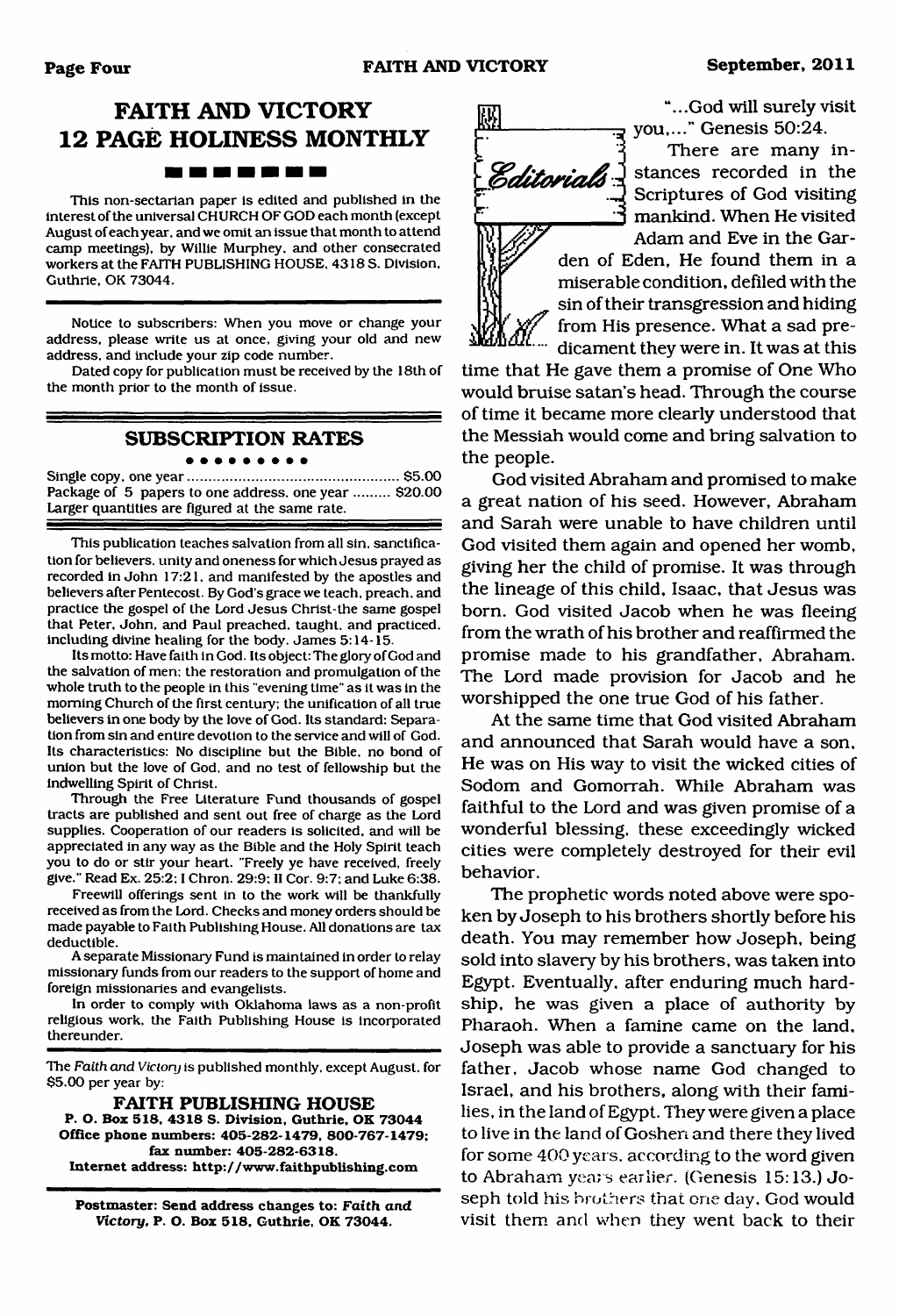homeland, they were to take his bones with them. The children of Israel remembered this promise, and at a time when they were forced into heavy servitude and oppressed by their taskmasters, the Lord visited them and brought about a miraculous deliverance through His servant Moses.

Many years later God made a special visit to mankind through His only begotten Son, Jesus. The angels announced His birth to the shepherds and they went to visit the newborn son of God. Wise men from the East came and inquired of King Herod about His birth. While the wise men came and worshipped Him, King Herod was displeased with the news of His birth and sought to kill Him. This contrasting sentiment continued throughout Jesus' life here on earth. There were those who loved Him, worshipped Him, and accepted His teachings into their hearts, and there were those who hated Him, despised the truth He brought and succeeded in putting Him to death.

During Jesus' ministry here on earth He clearly defined in His teachings the principles of right and wrong. Those teachings have been preserved to this day in the Scriptures of the New Testament and continues to present to mankind the way He wants each of us to live. God has also given the Holy Spirit to visit the heart of each person, convict them of their need of a Savior and to direct them into the way that is right. A knowledge of these truths cause us to be responsible to God for what we do and how we respond to His dealings with us. Do we accept them, love them and allow them to govern all aspects of our life, or do we reject them and take our own way regardless of the consequences? This serious question will be presented to mankind numerous times during their life and the Holy Spirit visits each heart to reveal to them the need of responding to these serious life questions in the right way.

After the crucifixion of Jesus, the power of God raised Him back to life and He tarried with His disciples and followers for a number of days. During this time He more fully explained His plan and calling for their lives. Then the day came that He ascended from their midst to His Father in Heaven. "And while they looked stedfastly toward heaven as he went up, behold, two men stood by them in white apparel; Which also said, Ye men of Galilee, why stand ye gazing up into heaven? this same Jesus, which is taken up from you into heaven, shall so come in like manner as ye have seen him go into heaven." Acts 1:10-11.

The words spoken by Joseph more than 3700 years ago still ring true today, "...God will surely visit you,..." His visit may be to bring salvation, peace, healing or deliverance, or it may be to bring judgment on an unrepentant sinner. However, we know that He will visit every person, and how He deals with each one depends on how they have responded to the knowledge of truth that has been committed into their hands.

"Behold, I stand at the door, and knock: if any man hear my voice, and open the door, I will come in to him, and will sup with him, and he with me." Revelation 3:20. Let us open our hearts for the visit of the Lord, allow the Holy Spirit to dwell within us and be an honored, special guest each day of our lives.

Jesus gave this example "Take ye heed, watch and pray: for ye know not when the time is. For the Son of man is as a man taking a far journey, who left his house, and gave authority to his servants, and to every man his work, and commanded the porter to watch. Watch ye therefore: for ye know not when the master of the house cometh, at even, or at midnight, or at the cockcrowing, or in the morning: Lest coming suddenly he find you sleeping. And what I say unto you I say unto all. Watch." Mark 13:33-37.

# **If Jesus Came to Your House**

By Lois Blanchard

- If Jesus came to your house To spend a day or two—
- If He came unexpectedly, I wonder what you'd do.
- Oh, I know you'd give your nicest room To such an honored Guest
- And all the food you'd serve to Him Would be the very best,
- And you would keep assuring Him You're glad to have Him there—
- That serving Him in your own home Is joy beyond compare.
- But—when you saw Him coming Would you meet Him at the door
- With arms outstretched in welcome To your heav'nly Visitor?
- Or would you have to change your clothes Before you let Him in.
- Or hide some magazines and put The Bible where they'd been?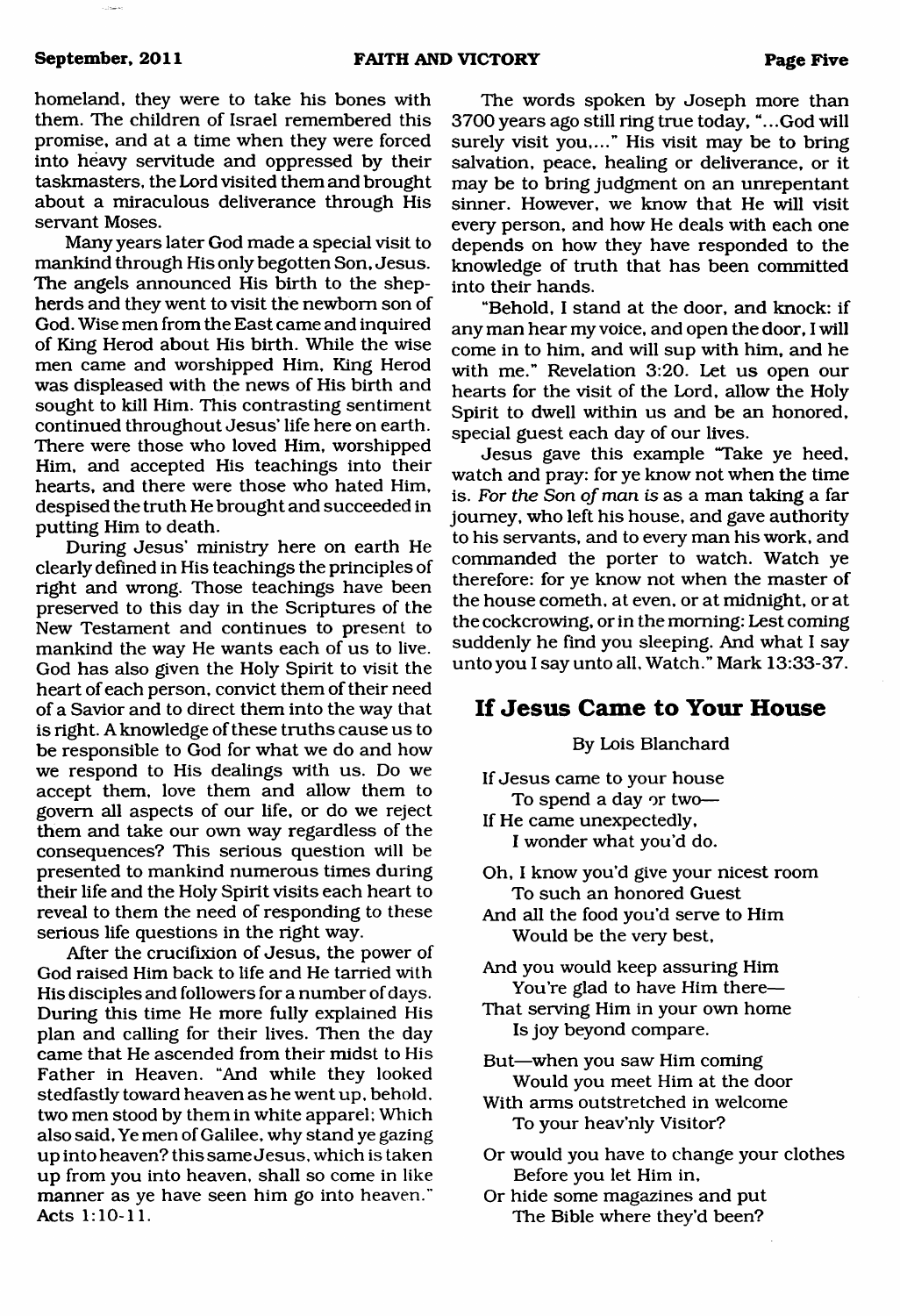Would you turn off the radio And hope He hadn't heard. And wish you hadn't uttered That last, loud, hasty word?

Would you hide your worldly music And put some hymn books out? Could you let Jesus walk right in. Or would you rush about?

And I wonder—if the Savior spent A day or two with you. Would you go right on doing The things you always do?

Would you keep right on saying The things you always say? Would life for you continue As it does from day to day?

Would your family conversation Keep up its usual pace.

And would you find it hard each meal To say a table grace?

Would you sing the songs you always sing And read the books you read

And let Him know the things on which Your mind and spirit feed?

Would you take Jesus with you Everywhere you'd planned to go.

Or would you maybe change your plans For just a day or so?

Would you be glad to have Him meet Your very closest friends.

Or would you hope they'd stay away Until His visit ends?

Would you be glad to have Him stay Forever on and on

Or would you sigh with great relief When He at last was gone?

It might be interesting to know The things that you would do

If Jesus Christ in person came To spend some time with you.

> —Bro. Willie E. Murphey [wemurphey@yahoo.com](mailto:wemurphey@yahoo.com)

### ⋑⋒⋐ **True Holiness Destroys Division**

(Continued from page three.) might present it to himself a glorious church, not having spot, or wrinkle, or any such thing; but that it should be holy and without blemish.' (Ephesians 5 :25-27.) If you are without spot, you are in God's family—the church—which is spotless, without sin. —Sister A. Marie Miles From *Faith and Victory,* July, 1970



MI—We were saddened to hear of the recent passing of Bro. Milford Parsons of Freeland, MI. Through the years he has been a faithful supporter of this work. Pray that the Lord will comfort the family in their loss.

OK—Remember Sis. Genevieve Carver, she has been having dizzy spells and has other physical needs that at times cause her to suffer intensely. She has recently moved to live with her children, Bro. Galen and Sis. Lisa Kelly, pray that the adjustments will be easy for her.

 $- + -$ 

**Standing Prayer Requests** Sis. Agnes Burleson Bro. Gary Burleson Sis. Gladys Cashio Sis. Helen Carson Sis. Genevieve Carver Sis. Elizabeth Corteway Sis. Waneta Creel Bro. Terry Dawson Sr. Bro. Mancil Doolittle Sis. Guy Domin Sis. Dorall Forbes Bro. Dan Gellenbeck Bro. Troy Gentry Jaden Howard Sis. Patsy Jordan Sis. Eamestine Jordan Sis. Karoline Kessler Bro. Mark and Sis. Darlene Knight Sis. Evodna Marler Sis. Virginia Myers Sis. Elsie M. Offerman Bro. Vernon Robinson Bro. David Runion Sis. Cheryl Smith Bro. Edward and Sis. Gloria Taylor Sis. Imogene Taylor The Mitch Taylor family Sis. Norma Tiller Bro. Delrnar Wilkins Sis. Jan Wood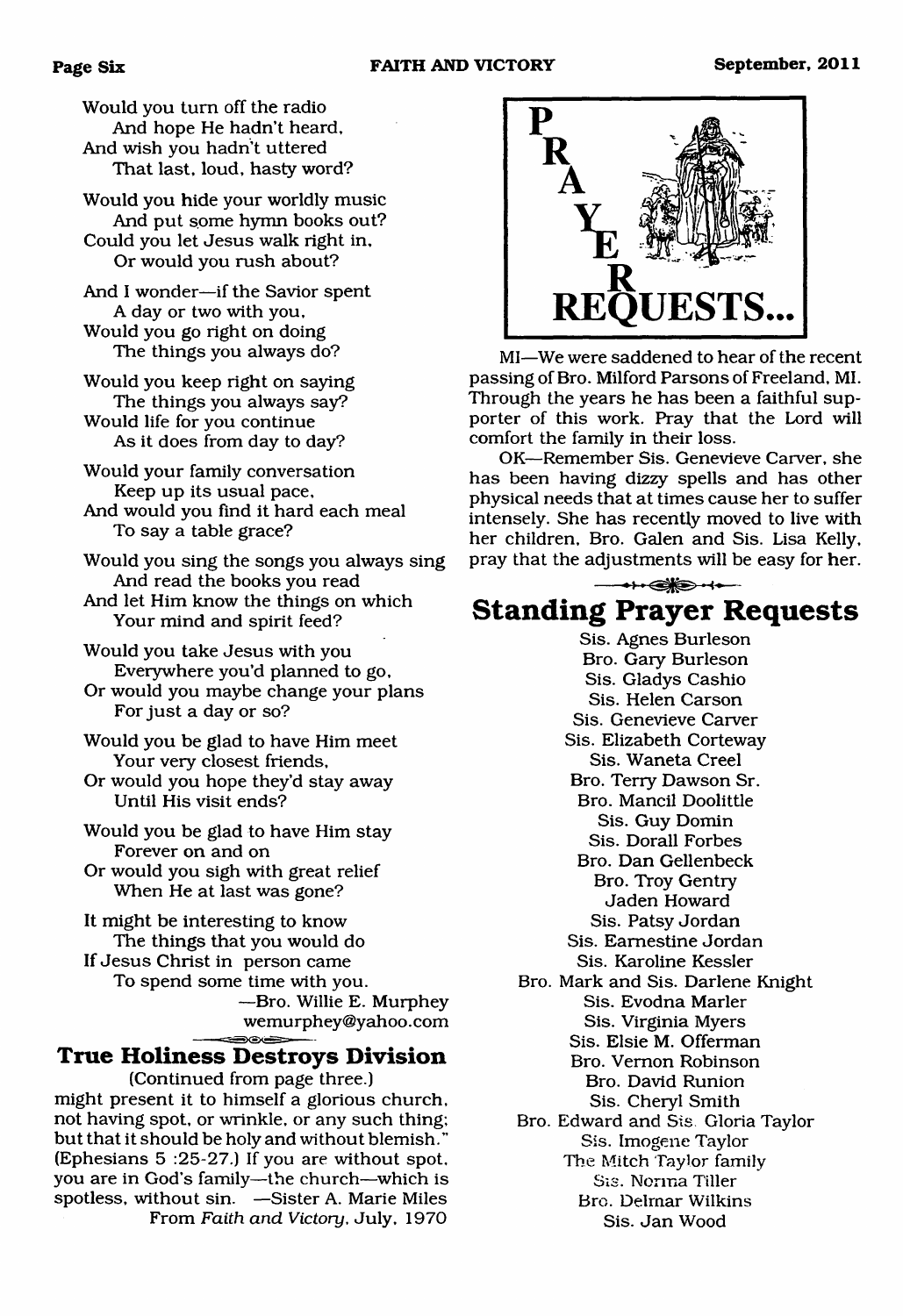# **M EETING DATES**

**Baldy Mesa, CA (Fall Meeting)**—October 7-9 **Dallas, TX (Fall Meeting)**—October 12-16 **Springfield, MO (Fall Revival)**—October 12-16 **Okmulgee, OK (Fall Revival)**—October 22-24 **Fresno, CA (Fall Meeting)**—Oct. 30-Nov. 6 **Loranger, LA (Assembly Meeting)**—Nov. 23-27 **Oklahoma State (Guthrie)**—Dec.23-Jan. 1

# $\blacksquare$ **M EETING NOTICES**

## **BALDY MESA, CA, FALL MEETING**

It is with anticipation of the blessing of the Lord that we look forward to our fall meeting at the Church of God, Baldy Mesa, CA on October 7-9, 2011. Please pray with us for our community and for God's will to be accomplished. Minister's Fellowship Breakfast will be Saturday morning, October 8th.

In His Service, —Pastor A. P. Johnson

(760) 868-9492  $-$ 

V

#### **DALLAS, TEXAS, FALL MEETING**

The Church of God, Dallas, Texas congregation, located at 11501 Ryliecrest Drive, Balch Springs, Texas welcomes you to their Fall meeting on October 12-16.

Service times will be: Wednesday-Sunday evening service at 7:00 p.m.; Saturday Morning service at 11:00 a.m.; Sunday School at 10:00 a.m., Sunday Morning Worship at 11:00 a.m. and Sunday Afternoon Service at 2:30 p.m.

For lodging arrangements contact Sis. Linda Montgomery (214) 536-4559. For other information contact Bro. Calvin Frentrup (972) 754- 5770 or Bro. Glifford Grimes Jr. (972) 740- 5373. The chapel phone number is (972) 557- 1591.

#### **SPRINGFIELD, MO FALL REVIVAL**

Lord willing, Bro. Ivan Eck will be with us for a Fall Revival beginning Wednesday, October 12, through Sunday morning, October 16. Services will begin at 7:00 p.m. each evening. Saturday, October 15 at 1:00 in the afternoon there will be a Hayride at the Sorrell's ( Spring Creek Dairy, 3912 West State Hwy 248, Galena, MO) Service will be held in the tent that evening at 7:00. Sunday School is at 9:45 a.m. and morning Worship Service at 10:45, with dinner following service. All are welcome and encouraged to join us and bring a friend along with you.

Pray with us for the meeting, and the messenger, that souls will be saved and every need met.

#### **OKMULGEE, OK, FALL REVIVAL**

The Church of God in Okmulgee cordially invites you to attend our fall revival, October 22- 24. Services Friday and Saturday will begin at 7:30 p.m. Sunday morning Worship will be at 11:00. Bro. Hayward Cox will be ministering at these services.

The chapel is located at 1515 East First St, Okmulgee, OK.

For further information contact Bro. Robert Warren (918) 733-1306

#### **FRESNO, CA, FALL REVIVAL**

The Fresno Fall Meeting (Revival) will be October 30 - November 6,2011 at the Church of God located at 388 N. First Street, Fresno, CA 93722.

For more information you may call Sis. Gwen Robinson at (559) 233-2492.

#### **LORANGER, LA, ASSEMBLY MEETING**

. \_\_ \_\_ \_\_ \_\_ \_

Lord willing, the Loranger, Louisiana Assembly Meeting will begin Wednesday evening November 23, with morning and evening services daily through Sunday, November 27. If you can join us, come praying for a blessing.

There are separate dormitories for the brothers and sisters. Electrical and water hook ups are available for those with campers. Meals are provided and expenses met by freewill offerings.

From Loranger, go two miles south and about three and one-half miles east on Hwy. 40.

For those traveling 1-55, the grounds are about 10 miles east of the Tickfaw exit. (At the exit, take Hwy. 442 which joins Hwy. 40.)

For more information, contact Bro. Carlos Doolittle at (985) 878-8122. The chapel phone is (985) 878-2788. Please do support this meeting with your prayers.

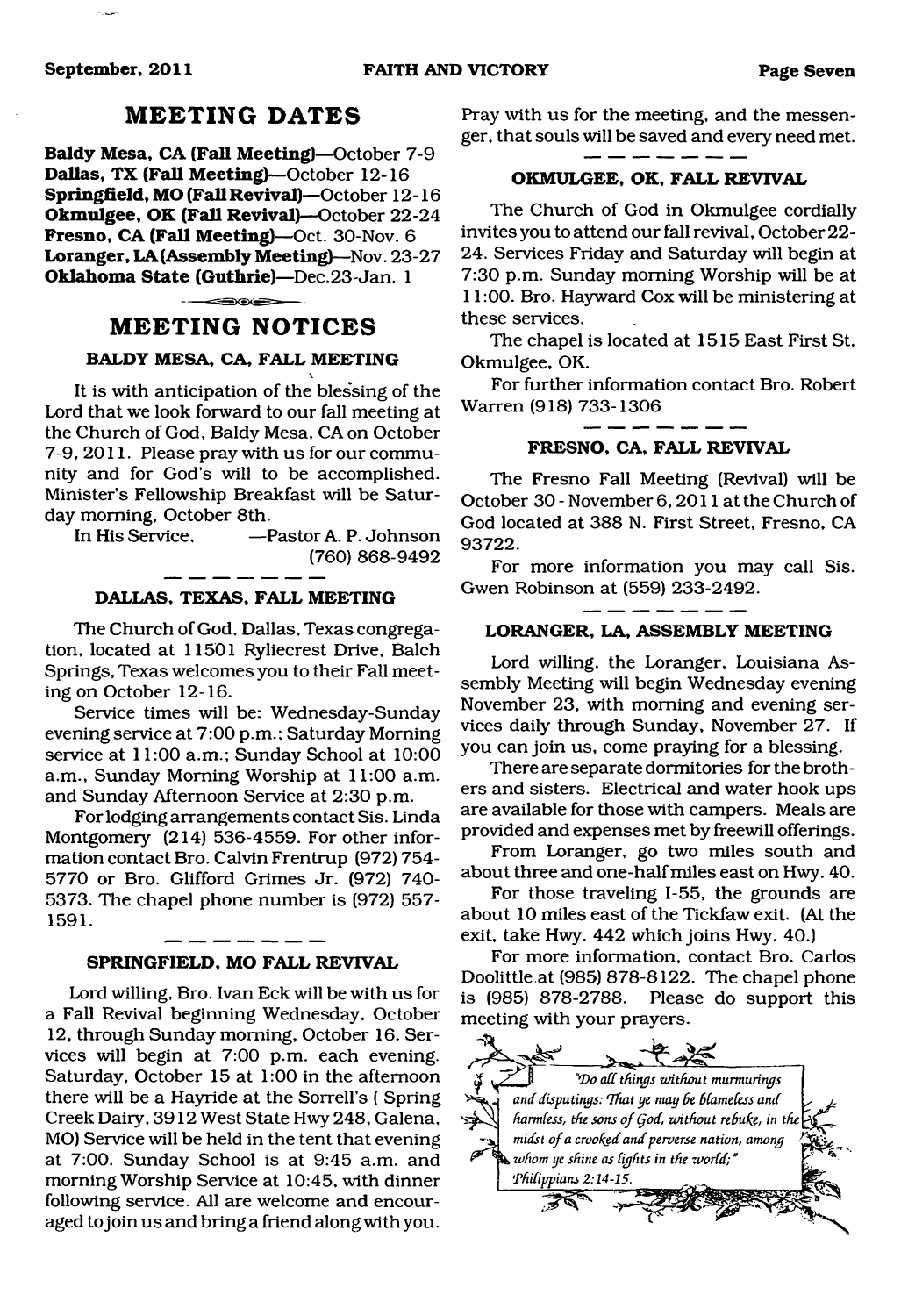



MO—In the July issue of the *Faith and. Victory,* my mother *(Sis. Lana Johnson)* had put in a prayer request for me. I want to thank everyone for their prayers, and give God the praise for hearing and answering prayer. He has blessed me the past three weeks with strength and health, and we are so very thankful! I am still looking to Him for complete healing. He is so good to me!

Keep me in your prayers that I will continue to gain strength and that I will be faithful to Him!

—Sis. Lori Cole

MO—Dear Saints: I am rejoicing in God's love and mercy today. My heart's desire is to grow closer to Him everyday.

During the Monark meeting the Lord protected the children and me from a serious accident, for which I am very thankful. An oncoming semi truck, so that he would not have to slow down for a car in front of him, swerved into the turning lane that I had entered to make a left turn from. The Lord helped me to swerve back into the main lane of traffic to avoid hitting the truck and having a serious accident. After the truck passed, I was able to pull back into the turn lane to allow a car behind me to get by. I thank the Lord for His merciful protection to us.

I related this incident during a service at Monark and I gave thanksgiving for how the Lord protected us. At that time I said the car behind me had to go around me on the shoulder, but after I sat down the Lord told me, "No, you were able to get back into the turn lane before the car went by.''

I allowed my nerves and pride to keep me from standing back up and clearing it up. Well, the Lord has been working and dealing with me on the importance of being very careful. Careful in the way I sav things and also how people might perceive what I said.

God is showing me that carefulness in word and deed is so important. 1 want to make it to Heaven.

Please pray for me.

—Sis. Janette Booher

AL—Dear ones: We would like to thank each one who has prayed, sent cards, and inquired about Mother (Evodna Marler) during the past few months since her stroke and broken hip. She is improving but is not able to live independently any more.

The Lord is so Faithful and merciful to prepare us for our future. We could see ways that Mother was seeking the Lord and learning to obey the scripture, "Lord, teach us to number our days that we may apply our hearts unto wisdom," even before this all happened. On our end, Marshall had recently retired so was free to spend time helping during our stay in Oklahoma and with the move to bring Mother home with us.

Our hearts are overwhelmed with thanksgiving for all of God's goodness and His unfailing grace in time of need.

He worked out an excellent place for us to stay at the Shawnee chapel for three weeks and the Saints there were so loving and gracious. He has kept Mother from further harm in numerous falls since her first incident. He provided a place for her to stay during the Monark meeting so we were able to attend.

We are thankful for the family of God. Our love,

—Bro. Marshall, Sis. Melonie and Sis. Evodna

 $\overline{\phantom{a}}$ 

# <span id="page-7-0"></span>**Pakistan Mission Report**

Without a question or a word, the Pakistani official stamped my passport and sent me on my way. Thank God! I stepped into the arrival hall at the Lahore, Pakistan airport into what for me was a new frontier—sharing the gospel of Jesus Christ in a Muslim country. In spite of warnings and advice to stay away, the Spirit had led me through a series of obstacles and consecrations to this land of danger and persecution to believers in Jesus Chiist.

I was greeted at the airport by Bro. S and a number of other ministers with whom we have had contact for a few years. After a three hour journey to a town in the province of Punjab, I was warmly welcomed at the home of Bro. S by rose petals being thrown over me and my feet being washed after the example of our Lord.

For the next ten days, I had opportunity to share the message of the love of Jesus Christ and a call to repentance to hundreds of people. In spite of trials and frustrations, we experi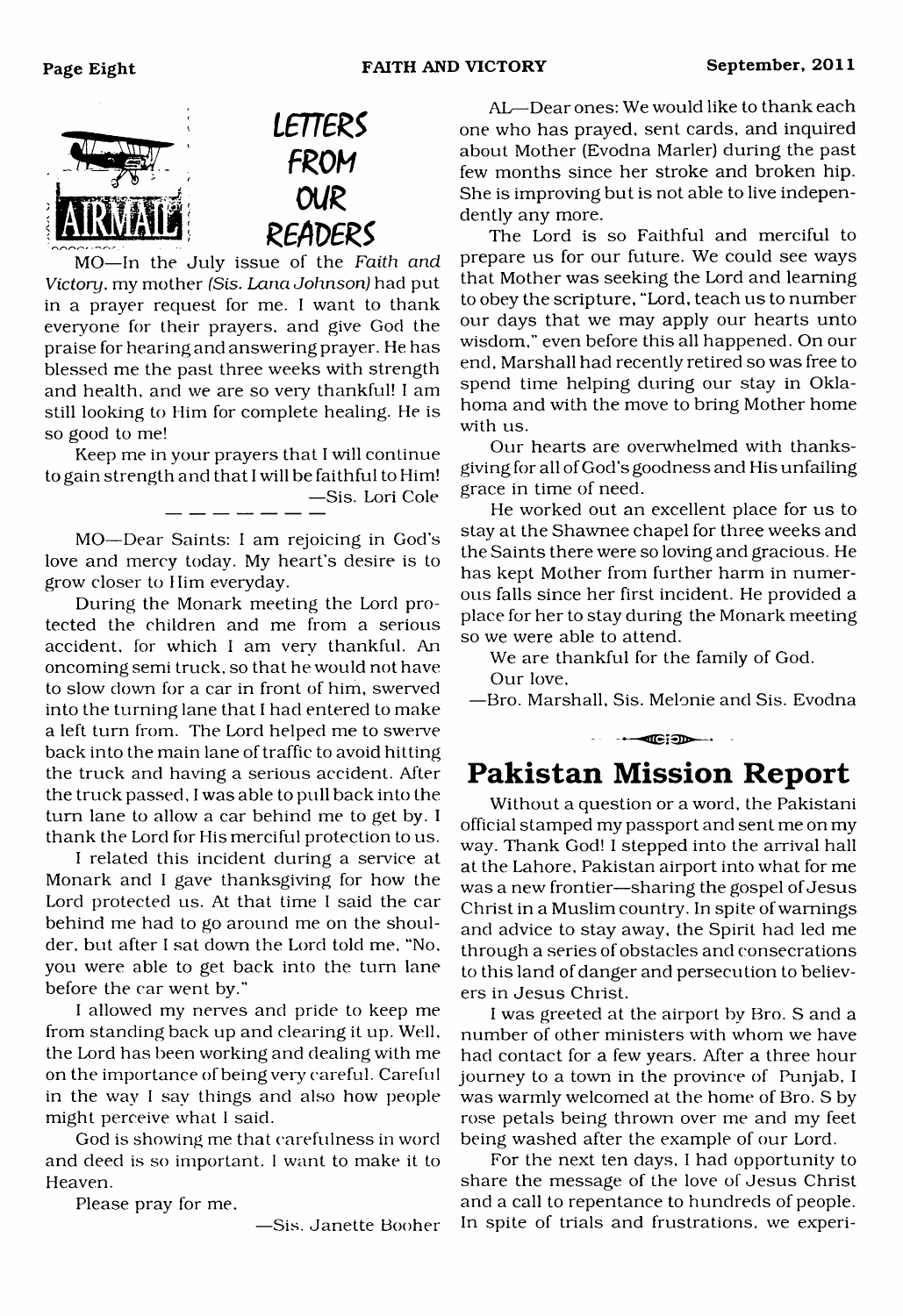enced the power and glory of God as many men and women sought the Lord for forgiveness of their sins. As in days of old, God gave power through the blood of His Son for instant healings of the sick and for devils to be cast out of those possessed by evil spirits. Praise be to our Almighty God.

Less than three percent of the population in Pakistan professes Christianity. Half of those are Roman Catholic. As minorities in a Muslim country, the Christians face persecution. The ministers with whom I worked have suffered in various ways over the years for their faith in Christ. One was beaten severely and his brother imprisoned for five years. Another was kidnapped and held for ransom. Last year, two Christian ministers were shot and a Christian community was burned by Muslims and people died in the fire. While I was there, a nine-yearold girl from a Christian family was kidnapped. It means something to accept and profess Christ as King of kings and Lord of lords.

Due to security issues, I was unable to walk freely in the community. I had to stay away from windows during the day for my own personal protection as well as my host's. There were usually one or two armed men with us at all times as we traveled to various villages to conduct services. There were usually more armed men present for the Christian worship and there was a police presence on the last Sunday when we had a much larger public gathering. I thank God that we did not encounter any problems from radicals during my stay.

We usually had one or two services a day at different villages. We were always greeted with roses being showered on our heads and garlands being placed around our necks. This is a cultural show of welcome, love and respect. We had contact and ministered to Christian groups of different denominations and fellowships. While they were professing Christians, many had sin in their lives and hence, many sought the Lord for deliverance from the power of sin. It was a privilege to know there were at times Muslims present who heard the Word of God.

Before service in one location, I conducted a Bible Study with a group of young adults. We studied the subject of "Forgiveness." It was a wonderful time of "connection" with these young men and women. One young man testified afterward that his heart had been full of anger and bitterness. During the lesson he repented

and he was made free. Praise God! I told them that it was worth my trip just to have spent that short time with them.

Crowds of people would come with the expectation of being healed from physical problems. After praying for all manner of sickness and disease at the conclusion of every service, many people would testify to instant healings in their body. One person had a tumor in his stomach, and after prayer we received word the next day that the tumor was gone. Praise be to God! We were literally pressed by the multitude, sometimes unable to move, with people seeking healing. God answered so many prayers instantly. We visited a man who had been very sick for three months. He was almost unable to sit up on his bed he was so ill. His feet were swollen and his liver was not functioning properly. I was very burdened and we anointed and prayed for him. I received word in a couple of days that the man testified that he had felt the Spirit move through His body when we laid hands on him and prayed. When we left, he claimed his healing and was able to get up and walk with a stick. The swelling began to go down. Glory be to Jesus!

Throughout the trip, people were brought to us who were possessed by evil spirits. We experienced instant deliverances as we cast out satan by the power of the blood of Jesus. It was heart warming and special to me to be able to share in one place the story of the adulterous woman. In a country where that woman would be stoned, I was able to tell them of the compassion and love of Jesus Christ. "Neither do I condemn thee, go and sin no more..."

I had the privilege to visit a number of Sunday School classes and listen to their songs and recitation of scripture and Bible stories. What an inspiration to see these precious children learning about Jesus. I appreciate the efforts and zeal of some of the ministers who are giving of themselves for the sake of the Gospel. We visited on a number of occasions slavery Christians who live and work at the brick kilns. They live in abject poverty. It was a blessing to share with them the compassion of our Lord. Bro. S, as he has funds, buys food to help these Christians who are enslaved by debt and poverty to the Muslims for whom they work. The German Saints had donated some money to help with the work in Pakistan, and so while I was there, we purchased food for 55 families.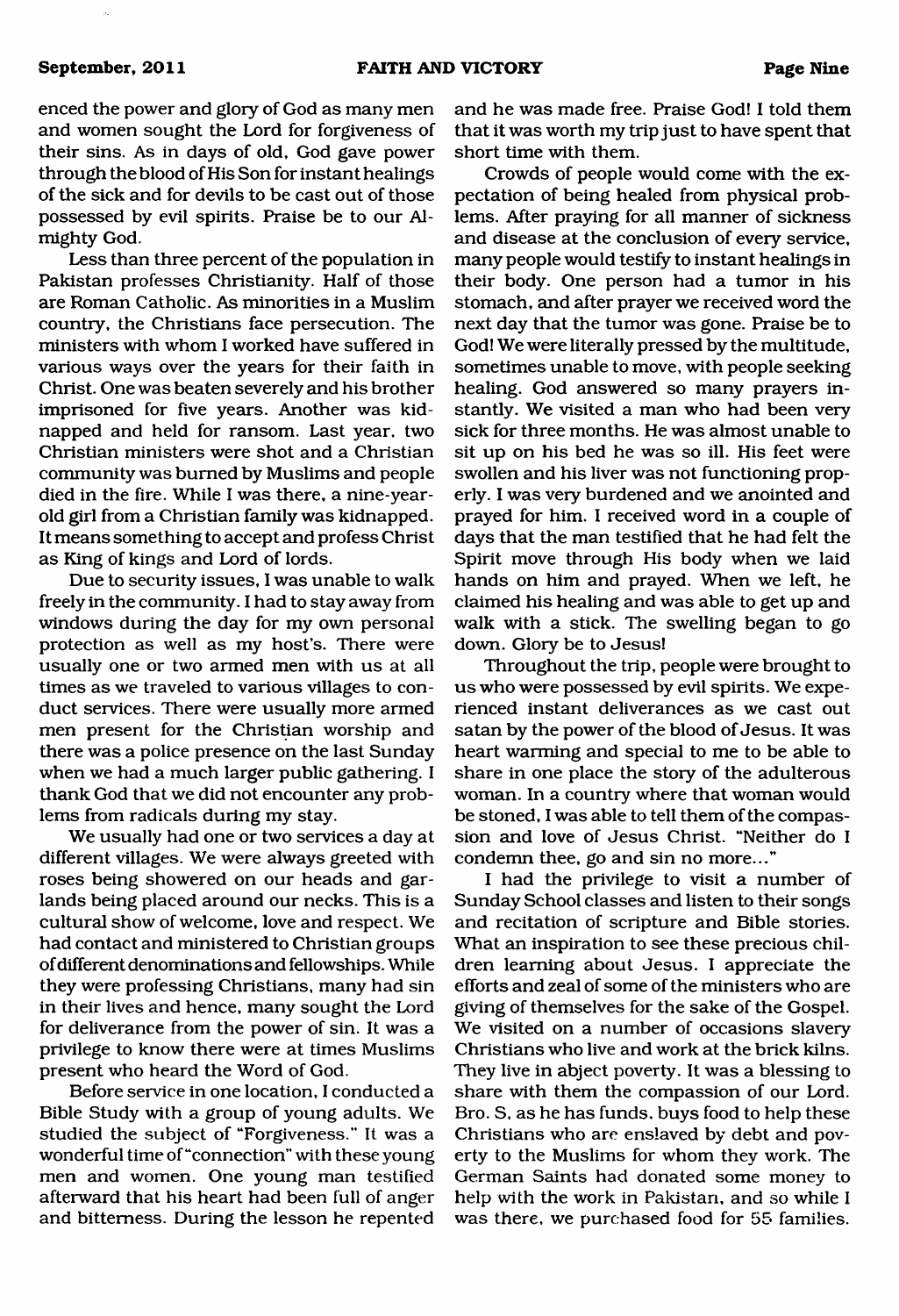Each family received 20 kg of flour with a box of sugar, salt, soaps, etc. This will help them for about two weeks. Jesus taught us to feed the hungry and minister to the poor. May we, as God's people, show our faith by our works of love.

We held a short ministers' meeting on two days. There were about 100 ministers and Gospel workers present from different Christian groups. The lesson one day was on having the mind of Christ—love, forgiveness, humility, etc. The next day I shared with them scriptural teaching on the power we can have in the Holy Spirit and the call to holy living. I pray that the truth will take root in honest hearts and spread in this country of spiritual darkness.

The last Sunday was a miraculous day in the Lord. People came from different villages and over 500 were in attendance. Where translation had been somewhat strenuous at times, the glory of God fell and we were all blessed in the preaching of the Word. Hundreds of people repented and many received not only spiritual but physical healing. After the service, people did not want to leave. We prayed and prayed and prayed for the sick and devil possessed. God worked many instant miracles and gave many deliverances that day. Jesus is just the same today, Hallelujah. Twenty people were baptized in the canal beside the main road. While it drew the attention of Muslims passing by, we had no problems.

God proved himself and His mighty power on this trip. While the danger is real, the power of God is greater than every force and intent of the enemy. We serve a risen Savior and we can with assurance and boldness declare His name to the world. "Neither is their salvation in any other: for there is none other name under heaven given among men, whereby we must be saved." Acts 4:12.

Let us pray for the Gospel work in Pakistan. Our desire is to see the Lord establish His people there in Spirit and in Truth. Remember the ministers spiritually and financially that they prosper in the Lord and are able to continue to carry the life-changing message of Jesus Christ. There are many financial needs there and they are worthy of our prayers and support.

My heart is full of thanks and gratitude for each one that carried such a burden for my family and me while I was gone. Those that sowed in tears can reap in the joy of the harvest with us. God's work is accomplished as we each fill our place, working together for the advancement of the Kingdom. May God bless you.

—Bro. Michael Smith

 $+$ 

# <span id="page-9-0"></span>**God Protected His People**

"Are you sure this is his tent?" whispered one member of the mob to the other.

"Yes, I saw him sitting in the door of the tent reading this afternoon," whispered the third.

"We must get the rope on him and make away with him before the camp is aroused," someone said.

"What shall I do?" thought Bro. D. S. Warner [who was called Evangelist Blank in the book]. "Does it mean that I must suffer death at the hands of this mob, simply because I preached the truth? Will they hang me? Will they choke me? Will they stone me? Will they drag me over these awful rocks until life is dashed out? What meant the gleam in the sect preacher Bond's eyes last night in the service? What will become of my dear wife and boy in Ohio? Will I recant? Will I deny my Lord ? Will I shun to declare the whole counsel of God?" All these questions and many others flashed across Bro. Warner's mind like angry streaks of lightning across a black cloud.

Through the thin canvas he saw in the moonlight half a dozen husky men seize hold of one end of a rope, the other end of which was arranged in a slip-loop.

"When I get the rope on him, make for the hills," said one man as he began to untie the strings that held the door of the tent. Just at this instant Bro. Warner slipped under the edge of the tent on the opposite side from where the men were planning their awful deed, and under the edge of Jake Benton's tent, which stood just about two feet from his own. With a quickness of mind that was almost miraculous, he donned a dress and shawl and bonnet belonging to Sister Benton, and stole out of the tent and across the ground toward the arbor in full view of the en-raged men as they came out of the tent that he had just vacated.

The men were as much astonished as enraged at not finding their prey. They ransacked Jake Benton's tent and demanded that he reveal the whereabouts of the preacher. Jake flatly refused. Except for his trembling, he stood like a stone wall and faced that score of masked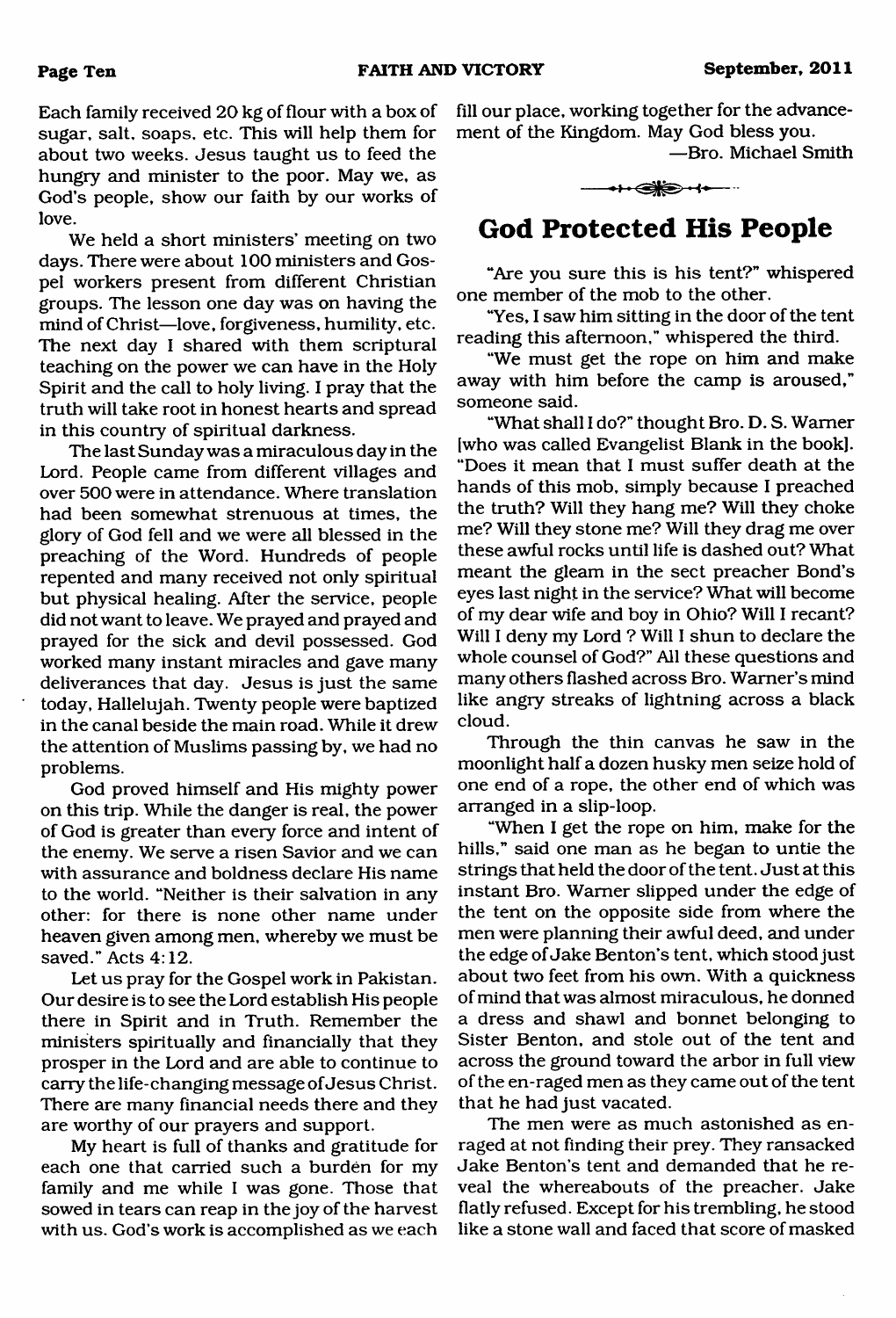#### **September, 2011 FAITH AND VICTORY Page Eleven**

men, thirsty for righteous blood. Really they appeared as so many thoroughbred devils right from the pit. They were masked in a way, not only to conceal their identity, but in a way to make them appear as hideous as possible. The leader of the mob shouted, "Jake Benton, you sanctified hypocrite, if you don't tell us where that preacher is we'll hang your carcass up for the crows to pick."

"Maybe you will, but I'll hang there before I'll tell," poor Jake said in a trembling voice.

"Who was that 'ole lady who left your tent and went across the ground a while ago with a bonnet on?" shouted one of the mob.

"I never saw an 'ole lady going across the ground." replied Jake. (In this he was telling the truth, you know.)

"Hang him up to a tree, boys, hang him up, if he won't tell," shouted one of the gang.

"Bring the rope," shouted another as he took hold of Benton's arms.

Just at this juncture the leader of the mob suggested to Jake that if he and his comrades would break up camp and leave the ground immediately, they would not hang him, but would continue their search for the evangelist. To this Jake and the whole party of campers readily agreed. In the light of the moon, the whole group of campers, consisting of more then a dozen families, hitched their teams to their wagons and made their way over the hills homeward. Before any wagon was allowed to leave the ground it was carefully searched by the mob to ascertain whether or not the evangelist was there. He could not be found.

When old Bro. Bunk and his wife and children arrived home they were alarmed when they saw someone sitting under the poplar tree in their yard. Imagine their surprise when the person shouted, "Praise God, Bro. Bunk, many are the afflictions of the righteous, but the Lord delivereth them out of them all!" It was Bro. Warner. He explained to them that he had walked the two miles from the camp through the woods.

The mob supposed that Bro. Warner had made his way from the campground to Jake Benton's house. Bro. Benton and his family arrived home about three o'clock in the morning and about a half hour later the mob arrived. They would not be satisfied until they searched his house and then they withdrew into the woods and built a fire to warm themselves and discuss further plans. Jake Benton waited for a time and then he crept out close to the place where the men were gathered, Indian fashion, around the fire. They had taken off their masks and he recognized them. Most of them were prominent members of Mt. Olivet church. One of them was the pastor and one a deacon. Benton crawled back down the old rail fence and went home.

Shortly after sunrise Bro. Bunk came over and told Bro. Benton that Bro. Warner was safe, and happy in the Lord. They agreed to have meeting that Sunday at Bro. Bunk's house. The Saints gathered and they had a happy time together in the Lord. The Lord blessed them and they prayed for more boldness "Great grace was upon them all." That night the meeting was resumed at the arbor and continued for two weeks longer. Many were saved and they didn't have any more trouble.

> —Adapted from *Deacon of Dobbinsville* From *Faith and Victory,* October 1966.

|                         | FAITH AND Order Blank VICTORY                                                                                                 |                  |
|-------------------------|-------------------------------------------------------------------------------------------------------------------------------|------------------|
|                         | \$5.00 PER YEAR (11 Issues)                                                                                                   |                  |
| VICTORY                 | Mail this form to start or renew your own<br>subscription $-$ give a friend a gift $-$<br>or do both! It only takes a minute. | <b>AITH AND</b>  |
| VICTORY FAITH AND       | Your Name                                                                                                                     | VICTORY FAITH    |
|                         | $City$ <sub>_______________</sub> State _____ Zip _____                                                                       |                  |
|                         | Phone                                                                                                                         |                  |
|                         | Start or renew my<br>Faith and Victory subscription.                                                                          |                  |
| AND                     | Send a 1-year gift subscription<br>to the person named below:                                                                 | AND VICTORY      |
|                         |                                                                                                                               |                  |
|                         |                                                                                                                               |                  |
| FAITH AND VICTORY FAITH | $City$ <sub>____________</sub> State _____ Zip ____                                                                           | FAITH            |
|                         | Mail Order Blank and remittance to:                                                                                           | $\sum_{i=1}^{n}$ |
|                         | <b>Jaith Publishing House</b>                                                                                                 | VICTO            |
|                         | Р. О. Вох 518                                                                                                                 |                  |
|                         | Guthrie, OK 73044<br>9/11                                                                                                     | $\breve{\Xi}$    |